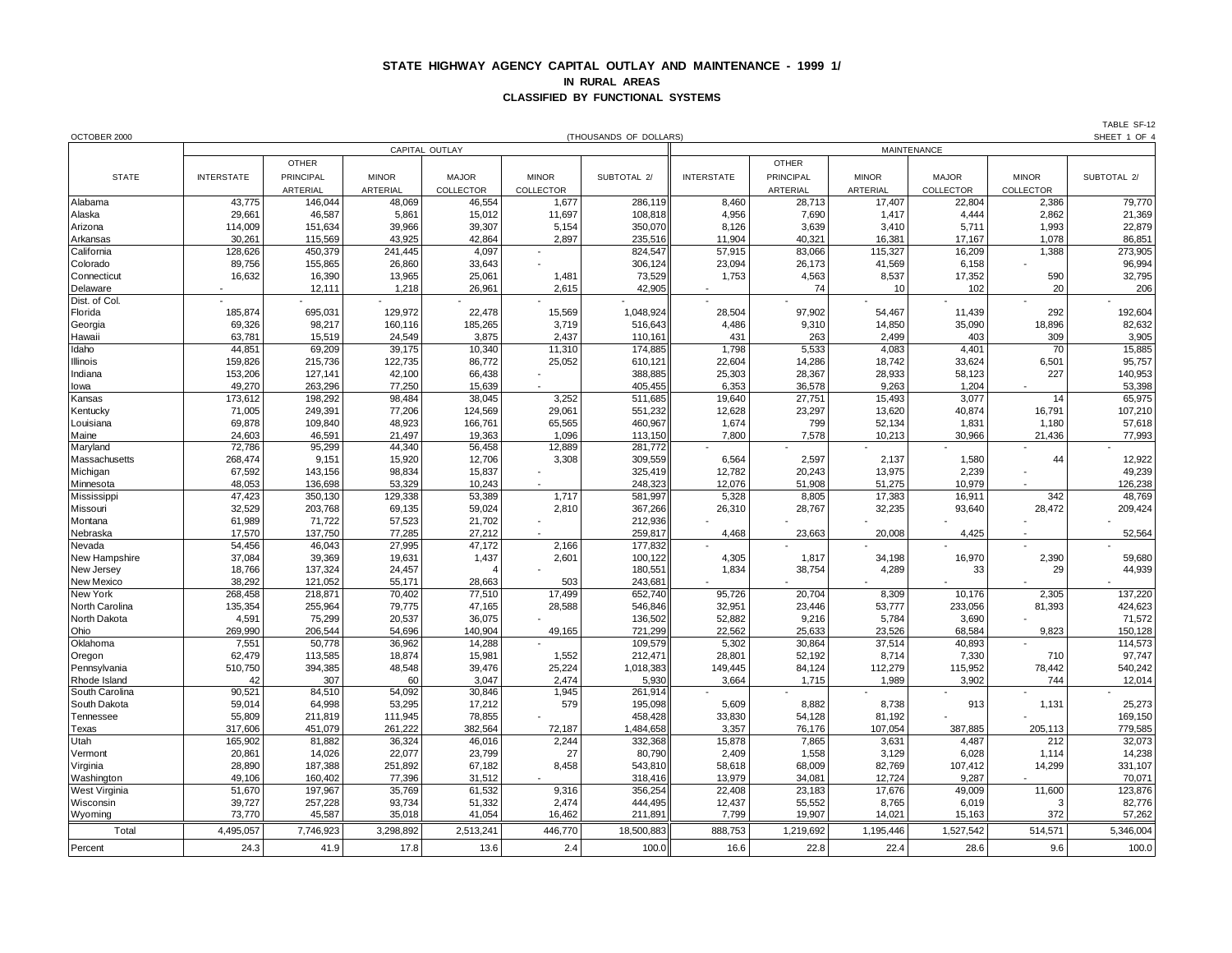## **STATE HIGHWAY AGENCY CAPITAL OUTLAY AND MAINTENANCE - 1999 1/ IN SMALL URBAN AREAS (5,000 - 49,999 POPULATION) CLASSIFIED BY FUNCTIONAL SYSTEMS**

| OCTOBER 2000           | SHEET 2 OF 4<br>(THOUSANDS OF DOLLARS) |               |                  |                  |                 |                   |                   |              |                       |                |                          |                   |
|------------------------|----------------------------------------|---------------|------------------|------------------|-----------------|-------------------|-------------------|--------------|-----------------------|----------------|--------------------------|-------------------|
|                        | CAPITAL OUTLAY<br>MAINTENANCE          |               |                  |                  |                 |                   |                   |              |                       |                |                          |                   |
|                        |                                        | <b>OTHER</b>  | <b>OTHER</b>     |                  |                 |                   |                   | <b>OTHER</b> | <b>OTHER</b>          |                |                          |                   |
| <b>STATE</b>           | <b>INTERSTATE</b>                      | FREEWAYS AND  | <b>PRINCIPAL</b> | <b>MINOR</b>     | COLLECTOR       | SUBTOTAL 2/       | <b>INTERSTATE</b> | FREEWAYS AND | PRINCIPAL             | <b>MINOR</b>   | COLLECTOR                | SUBTOTAL 2/       |
|                        |                                        | EXPRESSWAYS   | ARTERIAL         | ARTERIAL         |                 |                   |                   | EXPRESSWAYS  | ARTERIAL              | ARTERIAL       |                          |                   |
| Alabama                | 95                                     |               | 8,232            | 10,493           | 4,045           | 22,865            | 22                |              | 4,991                 | 7,434          | 9,757                    | 22,204            |
| Alaska                 | 11                                     |               | 8,283            | 6,128            | 5,270           | 19,692            | 167               |              | 667                   | 834            | 516                      | 2,184             |
| Arizona                | 21,922<br>225                          |               | 18,949           | 3,327            | 1,968           | 46,166            | 669<br>82         |              | 1,225                 | 527            | 687                      | 2,422             |
| Arkansas<br>California | 1,338                                  | 170<br>15,450 | 12,706<br>9,699  | 16,096<br>18,104 | 1,743<br>2,751  | 30,940<br>47,342  | 63,065            | 57,231       | 4,011<br>30,672       | 5,725<br>2,493 | 202                      | 10,506<br>153,663 |
| Colorado               | 15,822                                 |               | 90,901           | 11,337           | 3,058           | 121,118           | 6,158             | 1,540        | 4,619                 | 3,079          |                          | 15,396            |
| Connecticut            |                                        |               | 4,243            | 1,498            | 167             | 5,908             | 35                |              | 759                   | 347            | 278                      | 1,419             |
| Delaware               |                                        |               | 1,475            | 387              | 341             | 2,203             |                   |              | 339                   |                |                          | 339               |
| Dist. of Col.          |                                        |               |                  |                  |                 |                   |                   |              |                       |                |                          |                   |
| Florida                | 2,451                                  |               | 5,668            | 32,151           | 375             | 40,645            | 839               |              | 8,719                 | 4,128          | 531                      | 14,217            |
| Georgia                | 23.171                                 | 7.732         | 57,444           | 16,917           | 1,159           | 106,423           | 696               | 161          | 4,121                 | 3,167          | 2,621                    | 10,766            |
| Hawaii                 | 218                                    | 4,071         | 5,967            | 1,004            | 592             | 11,852            | 25                | 673          | 175                   | 108            |                          | 981               |
| Idaho                  | 4,005                                  |               | 5,773            | 782              | 10,600          | 21,160            | 146               |              | 266                   | 80             | 5                        | 497               |
| Illinois               | 2,561                                  |               | 13,876           | 21,949           | 5,620           | 44,006            | 1,277             | 71           | 4,591                 | 3,526          | 2,495                    | 11,960            |
| Indiana                |                                        |               |                  | 2,399            |                 | 2,399             | 1,076             | 1,059        | 8,316                 | 1,412          |                          | 11,863            |
| lowa                   | 2,027                                  |               | 12,183           | 420              |                 | 14,630            | 258               |              | 1,286                 | 36             |                          | 1,580             |
| Kansas                 |                                        | 80            | 20,342           | 4,920            | 1,217           | 26,566            | 675               | 996          | 5,289                 | 62             | 5                        | 7,027             |
| Kentucky               | 15,385                                 | 3,683         | 29,226           | 18,676           | 1,907           | 68,877            | 1,288             | 377          | 3,592                 | 5,177          | 971                      | 11,405            |
| Louisiana<br>Maine     | 12,137<br>59                           | 37            | 18,346<br>31,129 | 2,512<br>3,632   | 851<br>4,300    | 33,883<br>39,120  | 106               |              | $\overline{2}$<br>471 | 11<br>702      | 2,500                    | 13<br>3,779       |
| Maryland               | 2,648                                  | 1,152         | 32,808           | 9,446            | 128             | 46,182            |                   |              |                       |                |                          |                   |
| Massachusetts          | 1,443                                  | 449           | 4,645            | 3,985            | 776             | 11,298            | 50                | 279          | 254                   | 202            | 4                        | 789               |
| Michigan               | 3,278                                  | 8,204         | 33,754           | 19,775           | 3,653           | 68,664            | 464               | 1,160        | 4,773                 | 2,796          | 517                      | 9,710             |
| Minnesota              | 138                                    | 220           | 31,668           | 2,121            |                 | 34,147            | 546               | 864          | 5,557                 | 616            | 20                       | 7,603             |
| Mississippi            | 335                                    | 17            | 1,690            | 2,575            |                 | 4,617             | 414               | 208          | 1,343                 | 481            | 89                       | 2,535             |
| Missouri               | 34,897                                 | 61,127        | 122,851          | 19,988           | 9,528           | 248,391           | 7,290             | 1,491        | 5,834                 | 2,760          | 496                      | 17,871            |
| Montana                | 1,514                                  |               | 17,508           | 2,716            | 815             | 22,553            |                   |              |                       |                |                          |                   |
| Nebraska               | 993                                    | 525           | 15,418           | 2,820            |                 | 19,756            | 21                | 247          | 4.699                 | 59             |                          | 5,026             |
| Nevada                 |                                        |               |                  |                  |                 |                   |                   |              |                       |                | $\overline{\phantom{a}}$ |                   |
| New Hampshire          | 6,379                                  | 2,771         | 3,516            | 323              | 1,082           | 14,071            | 9                 | 5            | 3,383                 | 2,387          | 665                      | 6,449             |
| New Jersey             |                                        |               | 267              | 18               |                 | 285               |                   |              | 618                   | 188            |                          | 806               |
| New Mexico<br>New York | 16,483<br>17,222                       | 42,988        | 8,475<br>47,296  | 1,032<br>10,830  | 12,858<br>5,825 | 38,848<br>124,161 | 1,521             | 3,739        | 4,237                 | 1,432          | 754                      | 11,683            |
| North Carolina         | 510                                    | 153           | 86,940           | 16,342           | 9,139           | 113,084           |                   | 2,091        | 10,830                | 8,760          | 809                      | 22,490            |
| North Dakota           | 27                                     |               | 5,468            | 4,190            | 1,155           | 10,840            | 847               |              | 135                   |                |                          | 982               |
| Ohio                   | 1,389                                  | 609           | 24,200           | 6,306            | 11,776          | 44,280            | 162               | 1,249        | 4,927                 | 3,221          | 378                      | 9,937             |
| Oklahoma               | 3,562                                  | 24            | 6,791            | 3,140            | 12              | 13,529            | 433               | 389          | 5,418                 | 157            |                          | 6,397             |
| Oregon                 | 1,110                                  | 13            | 30,879           | 68               | 99              | 32,169            | 513               | 6            | 14,095                | 30             | 45                       | 14,689            |
| Pennsylvania           |                                        | 628           | 22,768           | 70,125           | 597             | 94,118            |                   |              | 24,514                | 27,617         |                          | 52,131            |
| Rhode Island           |                                        | 699           | 4,801            | 3,317            | 370             | 9,187             |                   | 297          | 1,070                 | 821            | 223                      | 2,411             |
| South Carolina         | 73,242                                 | 7,837         | 82,103           | 44,678           | 15,933          | 223,793           | $\overline{a}$    |              |                       |                |                          |                   |
| South Dakota           | 2,543                                  |               | 1,398            | 2,885            | 2,988           | 9,814             |                   |              | 639                   |                |                          | 639               |
| Tennessee              |                                        |               | 36,057           | 17,789           | 3,611           | 57,457            |                   |              | 6,766                 | 9,021          |                          | 15,787            |
| Texas                  | 14,037                                 | 12,156        | 37,314           | 9,932            | 6,830           | 80,269            |                   | 79           | 140                   | 29             |                          | 248               |
| Utah                   | 36,172<br>69                           | 58            | 36,883<br>6,897  | 51,504<br>417    | 11,574<br>2,250 | 136,133<br>9,691  | 3,435<br>112      | 43           | 3,539<br>174          | 4,989<br>249   | 1,100<br>116             | 13,063<br>694     |
| Vermont<br>Virginia    |                                        | 821           | 36,859           | 4,184            | 3,245           | 45,109            | 2,569             | 380          | 1,126                 | 74             | 67                       | 4,216             |
| Washington             | 12,959                                 | 11,266        | 8,450            | 5,486            |                 | 38,161            | 726               | 1,070        | 2,312                 | 924            | 212                      | 5,244             |
| West Virginia          | 1,127                                  |               | 6,784            | 8,399            | 448             | 16,758            | 1,888             |              | 787                   | 2,696          | 1,580                    | 6,951             |
| Wisconsin              | 8,284                                  | 27,282        | 10,038           | 10,443           | 3,566           | 59,613            | 62                |              | 33                    | 373            |                          | 468               |
| Wyoming                | 11,395                                 |               | 3,390            | 1,089            | 1,397           | 17,271            | 2,589             |              | 3,353                 | 1,152          | 1,518                    | 8,612             |
| Total                  | 353,190                                | 210,222       | 1,122,358        | 508,655          | 155,619         | 2,350,044         | 100,235           | 75,706       | 194,667               | 109,882        | 29,162                   | 509,652           |
| Percent                | 15.0                                   | 8.9           | 47.8             | 21.6             | 6.6             | 100.0             | 19.7              | 14.9         | 38.2                  | 21.6           | 5.7                      | 100.0             |
|                        |                                        |               |                  |                  |                 |                   |                   |              |                       |                |                          |                   |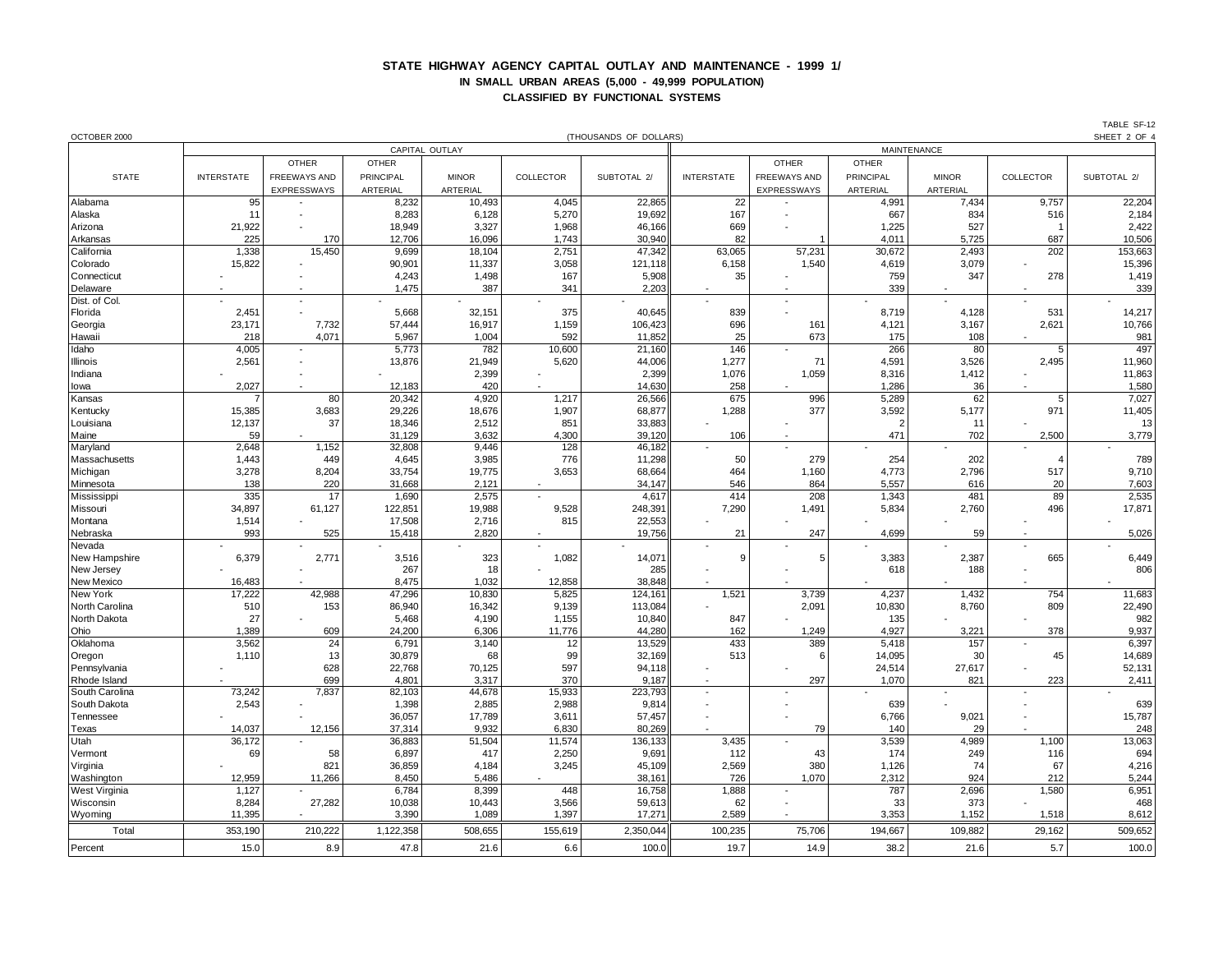## **STATE HIGHWAY AGENCY CAPITAL OUTLAY AND MAINTENANCE - 1999 1/ IN URBANIZED AREAS (50,000 OR MORE POPULATION) CLASSIFIED BY FUNCTIONAL SYSTEMS**

| OCTOBER 2000         |                   |                     |              |                |           | (THOUSANDS OF DOLLARS) |                   |                     |                  |              |           | SHEET 3 OF 4 |  |  |
|----------------------|-------------------|---------------------|--------------|----------------|-----------|------------------------|-------------------|---------------------|------------------|--------------|-----------|--------------|--|--|
|                      |                   |                     |              | CAPITAL OUTLAY |           |                        |                   | MAINTENANCE         |                  |              |           |              |  |  |
|                      |                   | <b>OTHER</b>        | <b>OTHER</b> |                |           |                        |                   | <b>OTHER</b>        | <b>OTHER</b>     |              |           |              |  |  |
| <b>STATE</b>         | <b>INTERSTATE</b> | <b>FREEWAYS AND</b> | PRINCIPAL    | <b>MINOR</b>   | COLLECTOR | SUBTOTAL 2/            | <b>INTERSTATE</b> | <b>FREEWAYS AND</b> | <b>PRINCIPAL</b> | <b>MINOR</b> | COLLECTOR | SUBTOTAL 2/  |  |  |
|                      |                   | <b>EXPRESSWAYS</b>  | ARTERIAL     | ARTERIAL       |           |                        |                   | EXPRESSWAYS         | ARTERIAL         | ARTERIAL     |           |              |  |  |
| Alabama              | 47,563            | 33                  | 66,371       | 20,777         | 15,376    | 150,120                | 4,477             | 145                 | 23,614           | 7,130        | 2,771     | 38,137       |  |  |
| Alaska               | 1,205             |                     | 20,115       | 13,747         | 43        | 35,110                 | 1,734             |                     | 846              | 1,959        | 748       | 5,287        |  |  |
| Arizona              | 92,440            | 354,298             | 14,216       | 1,937          |           | 462,891                | 2,419             | 1,908               | 324              | 47           |           | 4,698        |  |  |
| Arkansas             | 6,450             | 17,943              | 9,286        | 2,765          |           | 36,444                 | 2,270             | 6,778               | 2,620            | 967          |           | 12,635       |  |  |
| California           | 862,763           | 807,705             | 118,393      | 40,853         | 18,255    | 1,847,969              | 9,792             | 22,939              | 7,139            | 657          | 354       | 40,881       |  |  |
| Colorado             | 115,143           | 15,759              | 92,704       | 2,441          | 1,144     | 227,191                | 10,777            | 6,158               | 15,396           | 9,238        |           | 41,569       |  |  |
| Connecticut          | 204,433           | 55,680              | 79,774       | 53,073         | 22,483    | 415,443                | 4,216             | 3,227               | 9,075            | 12,007       | 1,180     | 29,705       |  |  |
| Delaware             | 10,382            | 88                  | 19,225       | 37,904         | 7,635     | 75,234                 | 6,443             | 235                 | 784              | 1,287        | 171       | 8,920        |  |  |
| Dist. of Col.        | 4,558             |                     | 30,820       | 30,139         | 11,423    | 76,940                 | 168               | 225                 | 1,063            | 2,055        | 1,805     | 5,316        |  |  |
| Florida              | 279,263           | 5,258               | 796,489      | 5,300          | 26,420    | 1,112,730              | 14,993            | 8,531               | 69,694           | 34,711       | 3,374     | 131,303      |  |  |
| Georgia              | 194,866           | 11,881              | 289,509      | 118,727        | 626       | 615,609                | 4,180             | 3,169               | 7,271            | 8,326        | 5,550     | 28,496       |  |  |
| Hawaii               | 52,012            | 4,542               | 5,196        | 851            | 99        | 62,700                 | 1,072             | 541                 | 798              |              | -1        | 2,412        |  |  |
| Idaho                | 9,469             |                     | 319          |                | 1,387     | 11,175                 | 124               |                     | 221              |              |           | 345          |  |  |
| Illinois             | 395,693           | 2,588               | 151,464      | 110,915        | 70,134    | 730,794                | 37,241            | 16,649              | 39,137           | 34,722       | 20,315    | 148,064      |  |  |
| Indiana              | 232,605           | 73,441              | 56,642       | 578            | 139       | 363,405                | 8,338             | 1,918               | 11,680           | 1,137        | 58        | 23,131       |  |  |
| lowa                 | 31,259            |                     | 30,444       | 3,916          |           | 65,619                 | 3,978             |                     | 2.900            | 432          |           | 7,310        |  |  |
| Kansas               | 37,878            | 11,635              | 19,470       | 4,480          | 2,742     | 76,205                 | 16,314            | 5,919               | 4,625            | 393          |           | 27,251       |  |  |
| Kentucky             | 30,229            | 7,204               | 13,507       | 10,763         | 8,430     | 70,133                 | 9,477             | 1,698               | 4,207            | 3,900        | 1,786     | 21,068       |  |  |
| Louisiana            | 48,078            | 34,172              | 34,803       | 40,513         | 3,757     | 161,323                |                   | 43                  | 491              | 418          | 1,049     | 2,001        |  |  |
| Maine                | 699               |                     | 12,995       | 5,585          | 1,960     | 21,239                 | 423               | 274                 | 1,667            | 1,971        | 2,125     | 6,460        |  |  |
| Maryland             | 86,125            | 74,220              | 73,826       | 26,018         | 4,636     | 264,825                |                   |                     |                  |              |           |              |  |  |
| Massachusetts        | 1,987,128         | 24,085              | 201,980      | 63,409         | 17,074    | 2,293,676              | 16,121            | 3,310               | 5,982            | 2,258        | 120       | 27,791       |  |  |
| Michigan             | 295,181           | 82,110              | 248,610      | 33,575         | 4,661     | 664,137                | 44,813            | 11,611              | 35,154           | 4,748        | 659       | 96,985       |  |  |
| Minnesota            | 52,369            | 100,023             | 53,735       | 15,096         | 12        | 221,235                | 14,355            | 6,261               | 10,842           | 6,856        | 157       | 38,471       |  |  |
| Mississippi          | 20,985            |                     | 13,029       | 3,331          | 1,188     | 38,533                 | 833               |                     | 862              | 170          | 49        | 1,914        |  |  |
| Missouri             | 104,235           | 38,883              | 36,241       | 14,424         | 14,585    | 208,368                | 34,064            | 5,181               | 1,721            | 866          | 69        | 41,901       |  |  |
| Montana              | 2,065             |                     | 904          | 37             |           | 3,013                  |                   |                     |                  |              |           |              |  |  |
| Nebraska             | 42,855            | 11                  | 3,042        | 1,562          |           | 47,470                 | 737               | 219                 | 9,129            | 143          |           | 10,228       |  |  |
| Nevada               | 88,975            | 8,542               | 42,654       | 7,550          | 1,916     | 149,637                |                   |                     |                  |              |           |              |  |  |
| New Hampshire        | 11,030            | 525                 | 7,260        | 3,889          | 460       | 23,164                 | 1,216             |                     | 462              | 1,100        |           | 2,779        |  |  |
| New Jersey           | 302,153           | 192,002             | 452,972      | 10,073         | 24        | 957,224                | 39,335            | 41,556              | 43,737           | 4,505        |           | 129,133      |  |  |
| New Mexico           | 29,541            |                     | 107          | 181            | 13        | 29,842                 |                   |                     |                  |              |           |              |  |  |
| New York             | 703,073           | 637,649             | 301,337      | 125,049        | 15,803    | 1,782,911              | 52,734            | 56,193              | 27,446           | 16,445       | 2,100     | 154,918      |  |  |
| North Carolina       | 77,352            | 29,555              | 42,370       | 54,438         | 14,511    | 218,226                | 280               | 96                  | 14,111           | 5,572        | 817       | 20,876       |  |  |
| North Dakota         |                   |                     | 8,744        | 5,411          | 6,688     | 20,843                 | 3,612             |                     | 96               |              |           | 3,715        |  |  |
| Ohio                 | 335,512           | 28,867              | 127,853      | 104,067        | 72,065    | 668,364                | 10,527            | 4,899               | 16,149           | 9,419        | 771       | 41,765       |  |  |
| Oklahoma             | 264,876           | 11,286              | 9,751        | 2,371          | 101       | 288,385                | 16,480            | 581                 | 1,814            |              |           | 18,875       |  |  |
| Oregon               | 24,528            | 2,223               | 52,425       | 10,964         | 741       | 90,881                 | 11,292            | 995                 | 26,140           | 4,999        | 339       | 43,765       |  |  |
| Pennsylvania         | 194,993           | 164,261             | 195,431      | 39,138         | 28,264    | 622,087                | 7,905             | 25,836              | 61,705           | 53,962       | 57,608    | 207,016      |  |  |
| Rhode Island         | 44,104            | 14,188              | 46,713       | 6,802          | 10,036    | 121,843                | 8,548             | 1,341               | 7,089            | 4,027        | 1,539     | 22,544       |  |  |
| South Carolina       | 191               | 7,992               | 67           | 201            | 198       | 8,649                  |                   |                     |                  |              |           |              |  |  |
| South Dakota         | 5,339             |                     | 10,278       | 2,365          | 296       | 18,278                 | 365               |                     | 726              | 284          |           | 1,375        |  |  |
| Tennessee            | 58,012            |                     | 84,036       | 42,615         | 5,924     | 190,587                | 22,553            |                     | 6,766            | 11,277       |           | 40,596       |  |  |
| Texas                | 338,190           | 449,673             | 447,074      | 55,197         | 11,315    | 1,301,449              | 486               | 1,446               | 7,683            | 69           |           | 9,684        |  |  |
| Utah                 | 57,606            |                     | 128,710      | 70,016         |           | 256,332                | 5,451             |                     | 12,467           | 6,776        |           | 24,694       |  |  |
| Vermont              | 550               | 1,862               | 6,712        | 70             | 99        | 9,293                  | 232               | 24                  | 198              | 184          | 101       | 739          |  |  |
| Virginia             | 127,180           | 64,079              | 214,731      | 52,826         | 8,445     | 467,261                | 42,879            | 6,044               | 14,343           | 7,606        | 3,354     | 74,226       |  |  |
| Washington           | 98,412            | 75,746              | 145,902      | 11,610         | 9,474     | 341,144                | 9,716             | 3,835               | 12,617           | 3,342        | 488       | 29,998       |  |  |
| <b>West Virginia</b> | 34,720            | 55,133              | 19,634       | 9,989          | 5,454     | 124,930                | 3,860             | 322                 | 2,766            | 2,434        | 1,751     | 11,133       |  |  |
| Wisconsin            | 58,965            | 20,365              | 104,364      | 42,450         | 7,069     | 233,213                | 1,903             | 3,034               | 389              | 5            |           | 5,331        |  |  |
| Wyoming              | 1,926             |                     | 3,145        | 612            | 60        | 5,743                  | 1,151             |                     | 1,851            | 782          | 1,059     | 4,843        |  |  |
| Total                | 8,105,159         | 3,485,507           | 4,945,379    | 1,320,600      | 433,172   | 18,289,817             | 489,884           | 253,141             | 525,797          | 269,193      | 112,269   | 1,650,284    |  |  |
| Percent              | 44.3              | 19.1                | 27.0         | 7.2            | 2.4       | 100.0                  | 29.7              | 15.3                | 31.9             | 16.3         | 6.8       | 100.0        |  |  |